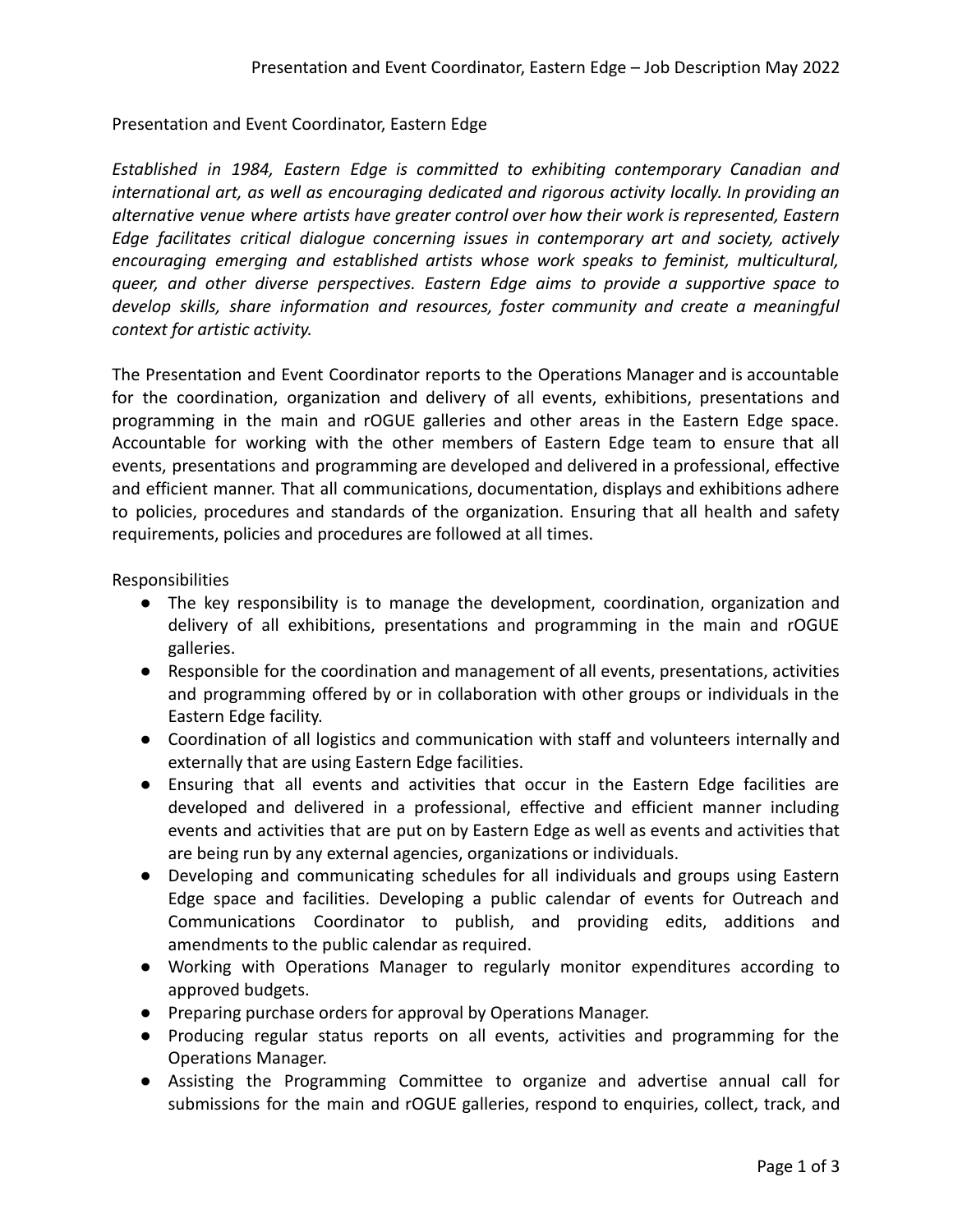prepare packages for the programming committee to review, prepare responses to submissions for approval, send out notices and notifications as directed.

- Managing all shipping and receiving of artwork, event and programming equipment and supplies.
- Supervising the installing and taking down of all exhibitions in the main and rOGUE galleries. If required, notify Operations Manager of any special needs or requests for assistance and support with the installation and take down process
- Managing all equipment, tools and technology for Eastern Edge including tracking use, inventory, required maintenance and storage of equipment, tools and technology.
- Operating and ensuring proper use of all technology, tools and equipment owned by or rented by Eastern Edge.
- Keeping up to date on all technology owned and operated by Eastern Edge.
- Organizing to borrow and or rent additional tools and equipment from the Tool Library or other external sources, preparing rental documentation for signature by Operations Manager.
- Drafting all documentation on events, activities and programming for reporting, tracking and archiving purposes.
- Coordinating with all artists, exhibitors and presenters using Eastern Edge facilities.
- Working with the Outreach and Communications Coordinator to develop and distribute publicity and social media communications.
- Coordinating with the Operations Manager, artists and program coordinators to identify and facilitate arts writers for exhibitions and programming.
- Primary gallery attendant during regular gallery hours and to work with the Operations Manager to ensure that at all times the gallery is properly staffed.
- Welcoming and engaging with the public during visits to the gallery and encouraging attendance and participation in events and activities.
- Managing enquiries for use / rental of Eastern Edge facilities.
- Managing all space rentals including preparing all rental agreements, processing payments and conducting pre and post rental inspections and liaison with all external renters.
- Ensuring that all policies and procedures as approved by the Board are followed and fully implemented at all times.
- Ensuring all health and safety policies, procedures and practices are followed and fully implemented at all times.

Qualifications and Skills

- At least one year experience working in an arts organization, artist run centre and or not-for-profit.
- Diploma or degree in Fine Arts or arts related specialty.
- Experience working in a public gallery or related creative environment including knowledge of good customer service practices.
- Experience with curating and installation of art work is an asset.
- Experience organizing events, activities and/or arts related programming.